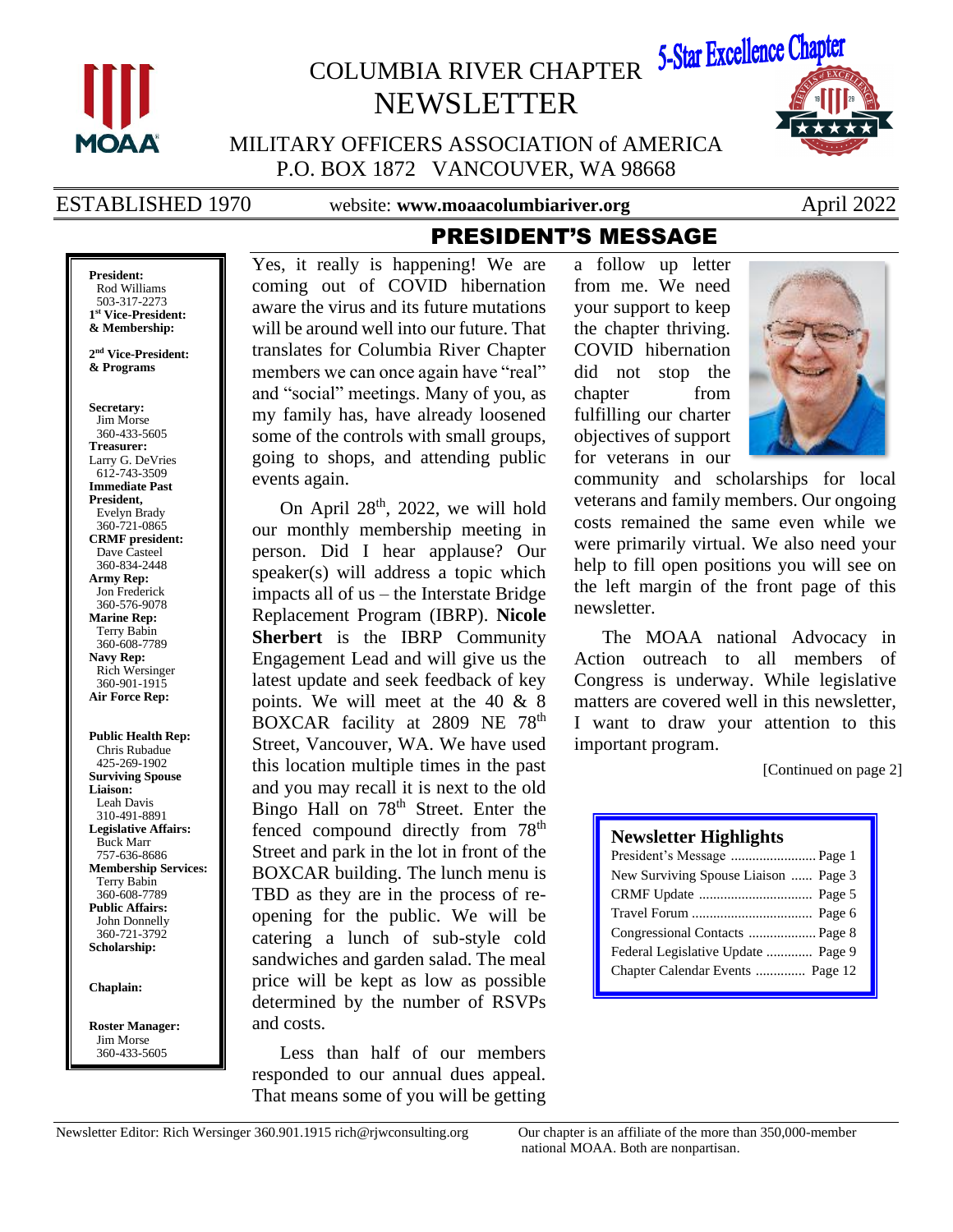### President's Message continued

Here in Washington, our own **Dave Casteel**, as President of the Washington Council of Chapters (WSCOC) is leading the way with virtual calls to all Senators, Representatives, and their staff. Our chapter legislative lead, **Buck Marr**, is also participating on calls. Even if you are not actively engaged in this year's advocacy campaign, we need your help reaching out to your elected officials to let them know what topics we are advocating. You can do this by going to the MOAA web site, [www.moaa.org,](http://www.moaa.org/) and selecting "Advocacy" then going to "Take Action" on the right margin for each of MOAA's three advocacy topics this year.

- **The Major Richard Star Act (H.R. 1282/S. 344)** would provide concurrent receipt of retired pay and disability pay for combat-injured veterans. This bill already has 205 co-sponsors in the House – adding 54 since January – and 56 in the Senate. Ask them to ensure support through floor votes and potential amendments to the FY 2023 NDAA.
- **The Stop Copay Overpay Act (H.R. 4824)** would overturn the doubling of TRICARE copays for mental health care for uniformed services families and retirees. By co-sponsoring this legislation, they can help remove costly barriers to mental health care.
- **Ensuring a 4.6% military pay raise** as a minimum across all ranks would keep faith with members of all eight uniformed services, maintaining the link to the Employment Cost Index (ECI) established by statute. Keeping this full raise intact in the NDAA remains one of MOAA's constant priorities.

Additionally, MOAA is advocating for comprehensive toxic exposure reform. To help in these efforts, please share your stories for possible use in MOAA articles, testimony, or meetings with lawmakers. Share your story about toxic exposure challenges related to:

- Global War on Terror exposures like K2 and burn pits
- Persian Gulf War exposures
- Agent Orange, to include exposures outside Vietnam
- Stateside exposures like Fort McClellan, Ala., or Red Hill, Hawaii
- Radiation exposure (Enewetak Atoll)
- This list is not all encompassing given the hundreds of exposures. If you have an experience, please share it with us.

Please contact me at [rodwill50@hotmail.com](mailto:rodwill50@hotmail.com) if you have any questions, comments, or concerns (see contact information for all chapter leaders on the front page of this newsletter.)

### **Rod Williams President**



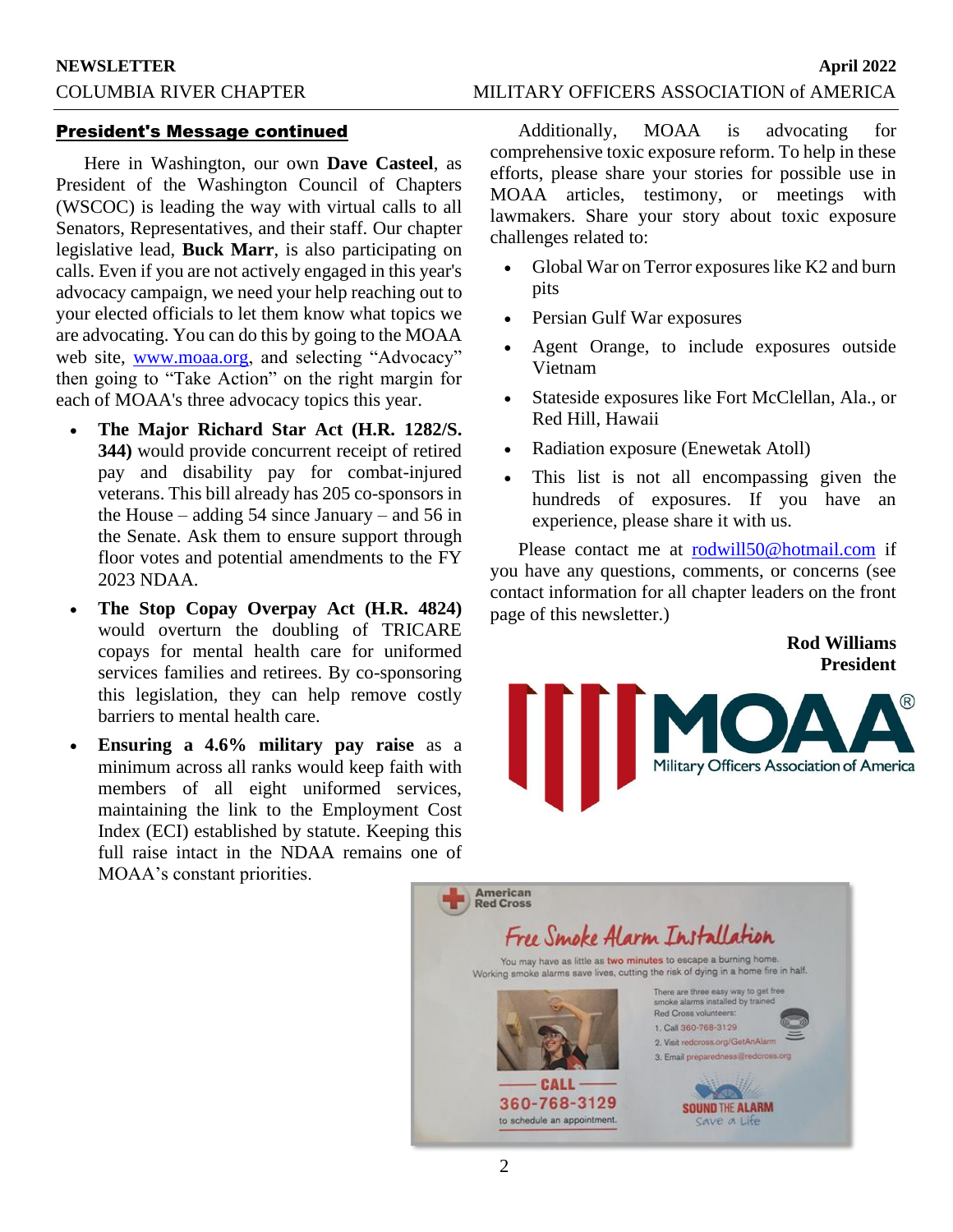# *Welcome Our New Surviving Spouse Advocate, Leah Davis*

I am excited to join the MOAA Columbia River Chapter (CRC) as the lead Advocate of Surviving Spouses.

On March 7th, 2021, I lost my USAF Fighter Pilot husband, **Richard**. We had almost 2 years to prepare for the inevitable. As much as we prepared, it was still a hard climb, especially with COVID on the rise. After filling out forms, answering questions, making tons of phone calls & uploading files to various organizations by myself, I decided to get involved – even if just to lend support or help with the paperwork.

Because my husband was a Life Member of MOAA, I thought they might be the place to start on my quest. They provided the contact information to the local CRC. At the same time, I also read in a MOAA Magazine that there was a Surviving Spouse Website where one could join and get answers to a plethora of questions.

I have joined the National Surviving Spouse Network and through them, I contacted **Cheryl Toland**, the Surviving Spouse Liaison for MOAA Mt. Rainier Chapter & Washington State Council of Chapters.

And, in speaking with **CRC President Rodney Williams**, he mentioned that the current CRC Surviving Spouse Advocate, **Terri Whisenant**, wanted to step back from being primary lead for this program. I am grateful **Terri** and **Marlene Laurie** both have agree to join me in this endeavor.

I am pleased to join the CRC team, and hopefully we can help families be prepared, as well as provide comfort and support to the surviving spouses.

Thank you for the invitation and I look forward to meeting everyone.

> **Leah Davis Surviving Spouse Liaison: 310-491-8891 leah@sanfill.com**

# *Caring for Survivors Act, by Leah Davis*

At the beginning of the 117th Congress (Jan. 3, 2021, to Jan. 3, 2023), Senate Veterans' Affairs Committee Co-Chairmen **Jon Tester** and Sen. **John Boozman** introduced the Caring for Survivors Act of 2021 (S. 976) to adjust benefits awarded to survivors and family members of veterans who died as a result of their military service.

S.976 would ease the eligibility criteria for Dependency and Indemnity Compensation (DIC) to allow additional survivors to receive this stipend as well as the monthly benefit amount to match benefits provided by other federal survivor programs.

The rate of compensation paid to survivors of service members who die in the line of duty or veterans who die from service-related injuries or diseases was established in 1993. It has only been minimally adjusted since that time.

S.976 fixes this inequity and brings surviving spouses' and family members' earned benefits in line with other federal programs.

> **Leah Davis Surviving Spouse Liaison: 310-491-8891 leah@sanfill.com**

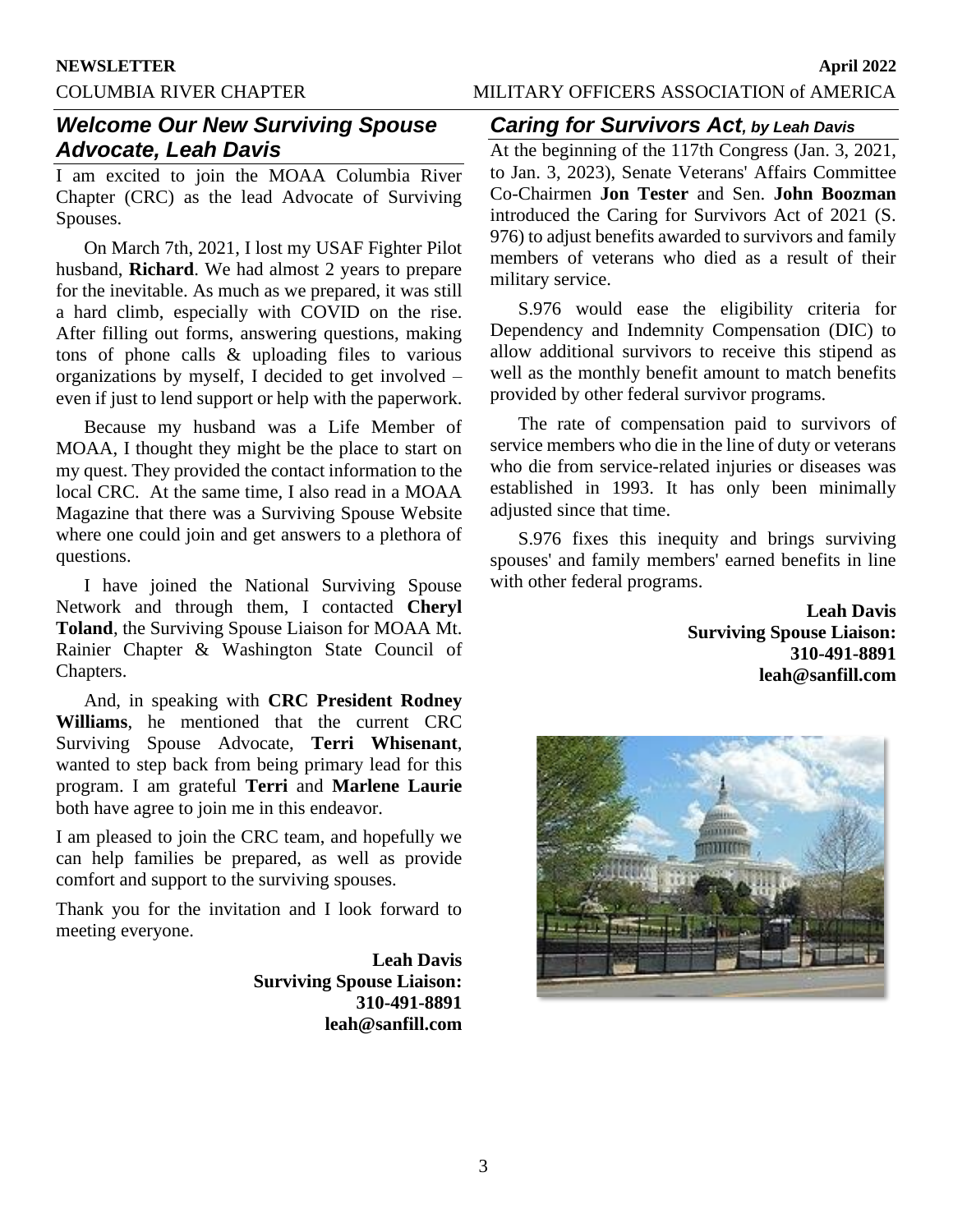# *Chapter ~ Membership Eligibility*

Chapter membership is open to active duty, National Guard, Reserve, retired, and former commissioned officers and warrant officers of the following uniformed services: Army, Marine Corps, Navy, Air Force, Space Force, Coast Guard, Public Health Service, and National Oceanic and Atmospheric Administration. Surviving spouses of deceased officers are also eligible to join.

# *Columbia River Chapter ~ Affiliate*

Our chapter is an affiliate of the more than 350,000 member national MOAA which is the nation's largest and most influential association of military officers. MOAA and the chapter are nonprofit, politically nonpartisan organizations. Our chapter is an IRC 501(c)19 war veterans organization.



Military Officers Association of America

# *Newsletter Editor*

Our Chapter Secretary, **Jim Morse**, coordinates calendar inputs and newsletter distribution. You can contact him at 360-433-5605 or email him at [jlmorse77@gmail.com](mailto:jlmorse77@gmail.com)

Newsletter Editor: **Rich Wersinger**. You can contact him at 360-901-1915 or e-mail him at [rich@rjwconsulting.org.](mailto:rich@rjwconsulting.org)

# *Newsletter Distribution*

We continue to distribute our newsletter by e-mail. If you are receiving this via postal service and would prefer e-mail please notify **Jim Morse**, our Chapter Secretary at 360-433-5605 or [jlmorse77@gmail.com.](mailto:jlmorse77@gmail.com)



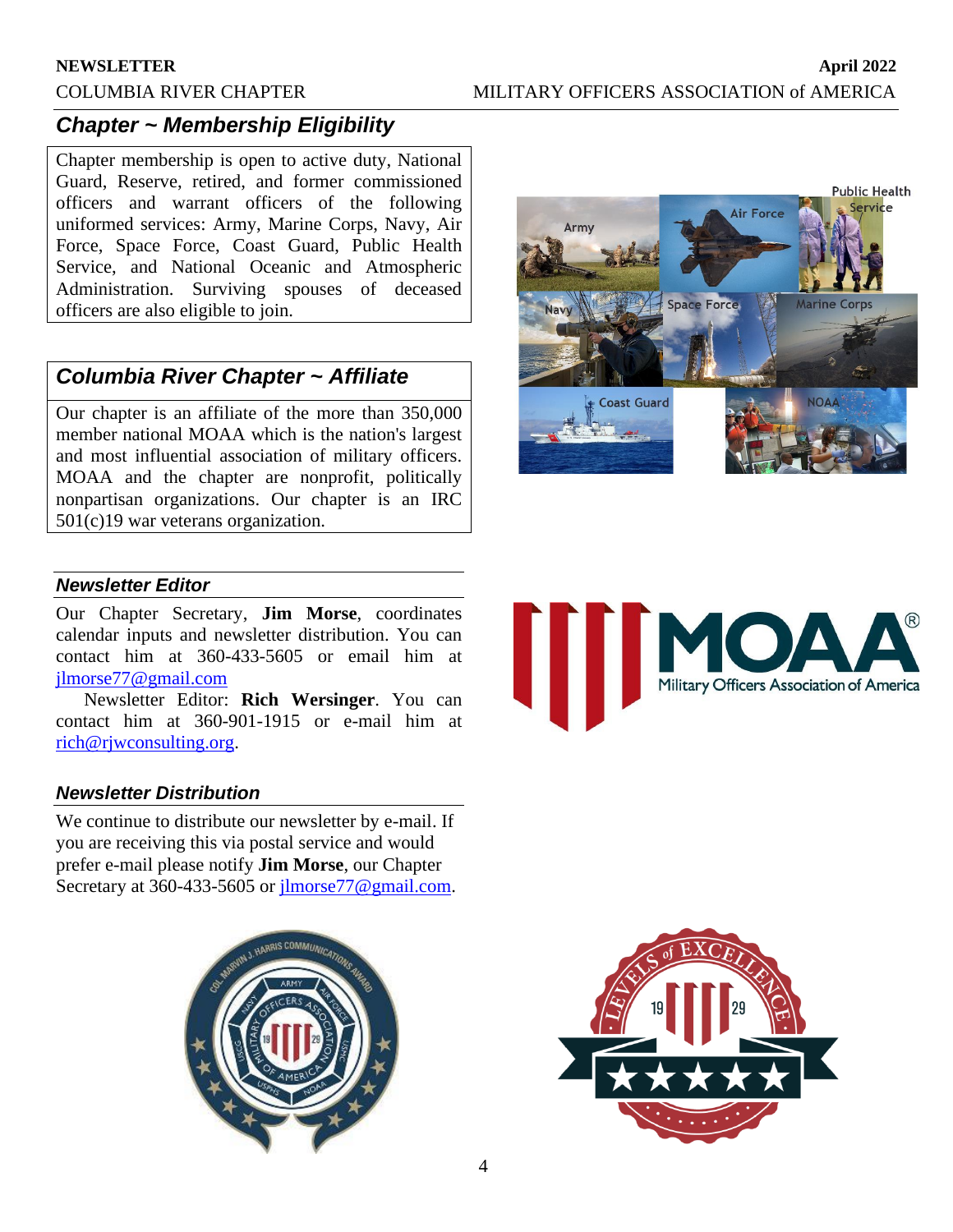# *Columbia River MOAA Foundation (CRMF) Update*

*by Dave Casteel CRMF President*

Wow! What can we say, but thank you, Thank You, and THANK YOU again for your tremendous generosity in response to the dues letter invitation to support veteran students and veterans in need! As of April 2nd, 47 members donated \$1,660 to the Scholarship Fund and \$2,280 to the Support The Troops (STT) Fund for a total of \$3,940.

On the scholarship side, our Clark Endowment generated \$3,190—more than enough to cover our three \$1,000 annual scholarships at Clark College. This means we do not have an outlay this year to Clark college. At this point, The Clark Foundation has not offered any matching opportunities, but we plan to keep our financial "powder dry" in the event an opportunity arises for us to do so. This month, the first of five annual installments payments of \$2,080 is due to WSU-V to fully fund an endowment there. Due to your generosity, we hope to fully fund this in less than five years, so it starts producing revenue to offset out annual \$1,500 scholarship as quickly as possible.

In case we have not mentioned it, we have revised the scholarship selection criteria at both Clark College and WSU-V to ensure veterans receive the highest priority and we have also included surviving spouses:

- First preference will be given to honorably discharged military veterans or to currently serving or retired military personnel
- Second preference will be given to children of honorably discharged military veterans, or currently serving or retired military personnel
- Third preference will be given to spouses or surviving spouses of currently serving or honorably discharged military veterans

On the STT side, your CRC and CRMF boards have approved \$3,000 in funding for worthy STT fund recipients. We should be able to tell you in the next newsletter who received your donations and how they helped veterans in need.

Again, all this is made possible by your generosity. As you consider how you will take or use your IRA RMD this year, please consider making a donation directly from your financial institution to the CRMF in the form of a Qualified Charitable Deduction (QCD). Your QCD reduces your Adjusted Gross Income dollar-for-dollar by the amount of your QCD. As an example, on the 2021 IRS Form 1040, Line 4b Taxable amount, will reflect your line 4a IRA distributions less the amount of the QCD. All you have to do is instruct your financial institution that holds your IRA(s) to issue a QCD check payable to the "Columbia River MOAA Foundation (CRMF)," and have them mail it directly to us at P.O. Box 1872 Vancouver, WA 98668. Once initiated, tell me you have done so and how you want it applied (i.e., Scholarship and/or Support the Troops fund). That way, our Treasurer will know to expect it. If you do not wish to designate how your donation is applied, we will split it 50/50.

*The Columbia River MOAA Foundation (CRMF) is an IRC 501(c)3 public charity to which donations are tax deductible. Our federal tax ID is 47-4776049. As always, we recommend you consult your attorney or tax professional regarding your specific situation.*

Feel free to contact **Dave Casteel** [\(shilohcamas@comcast.net\)](mailto:shilohcamas@comcast.net) or [CRMFpresident@comcast.net\)](mailto:CRMFpresident@comcast.net) or phone (360-834- 2448) or (**Frank Hill**) by email [\(hillhouse2@comcast.net\)](mailto:hillhouse2@comcast.net) or phone (360-241-8252) if you have any questions or need any additional information.

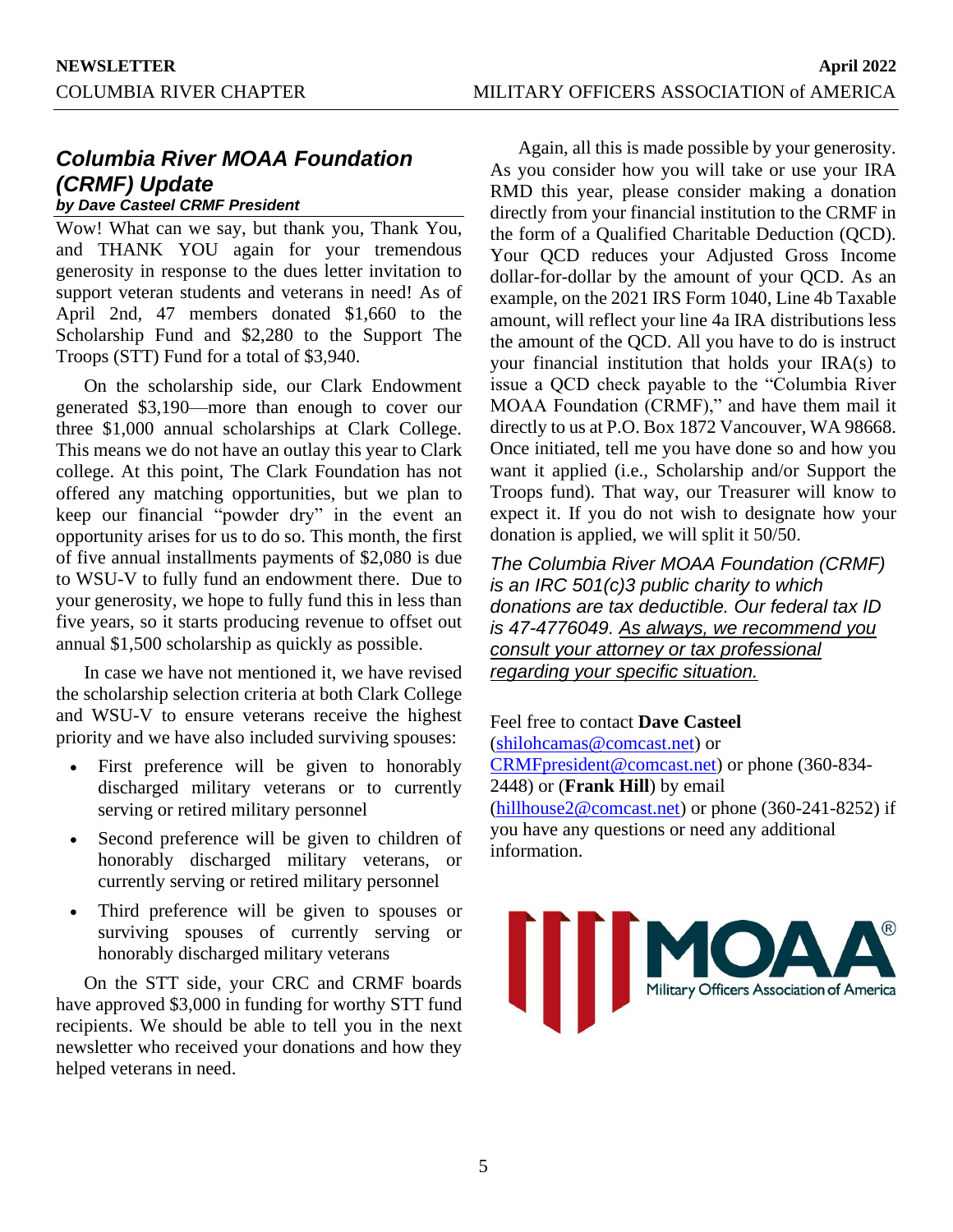# *MOAA Chapter Travel Forum*  **By Dan Sockle and Terry Babin** *March 15, 2022, Update*

Special Announcement: Coming soon to the Chapter Website will be a section for Travel Forum notes starting with our first forum, and special information and announcements.

The Columbia River Chapter has not validated and does not promote or endorse any websites or references provided by Travel Forum members. Websites and references are included in the Forum Notes solely to assist the readers' in researching travel opportunities, and readers should exercise appropriate caution.

The Columbia River Chapter, MOAA's, first *Travel Forum* for 2022 was held the evening of March 15.

**REMINDER:** On March 14<sup>th</sup> the Columbia River Chapter Secretary sent out an e-mail notice to all members about the special opportunity offered our Chapter for booking one or more cabins for MOAA Vacations' Douro River Valley Cruise this June 5-12. If you did not receive this e-mail, more information is available on [www.MOAAvacations.com](http://www.moaavacations.com/) under the MOAA Signature Group's tab.

The guest subject matter expert for the March Forum was **Jon Brenneman**, President, MOAA Vacations. The following is a summary of the presentation and answers to questions from the Forum participants:

MOAA Vacations is the official travel agency for MOAA. The mission is to provide the very best vacation experience for MOAA members and guests. MOAA Vacations offers the opportunity to enjoy the camaraderie of traveling with your fellow MOAA members from across the country. As a top account with every major cruise line and all the top tour companies, MOAA Vacations can secure the best prices to include negotiated special value-added offers. Close working relationships with the cruise lines

means better care for MOAA members. MOAA Vacations' highly trained and experienced staff handle the smallest of details.

Of special note was MOAA Vacations' "Satisfaction Guarantee for MOAA members." Customer service is the #1 priority. The staff is committed to solving problems before there is a complaint. Key features of their guarantee include, but not limited to:

- Superior service. [*Of note was that MOAA tried a different travel agency approach, and then reestablished its relationship with this group after a discovering that no other agency could offer the quality service consistently delivered by Jon Brenneman and his staff.]*
- Lowest prices for value received.
- Many amenities, which usually are charged separately, included in the price.
- 1. General overview of travel as 2022 begins:
	- a. Cruising is better than ever (Some Chapter members have already noted this during the 2021 Forums).
	- b. Cruise staffs are making extraordinary efforts to be welcoming, delivering exceptional service, and reducing lines and waiting times—in part because cruise lines are booking at less than capacity.
	- c. Health/safety is the foremost concern in the COVID era.
	- d. Rules for individual travel embarkation/boarding and cross-border transit are being relaxed.
	- e. You still need to do your research on vaccination and testing requirements before traveling because rules can change quickly.



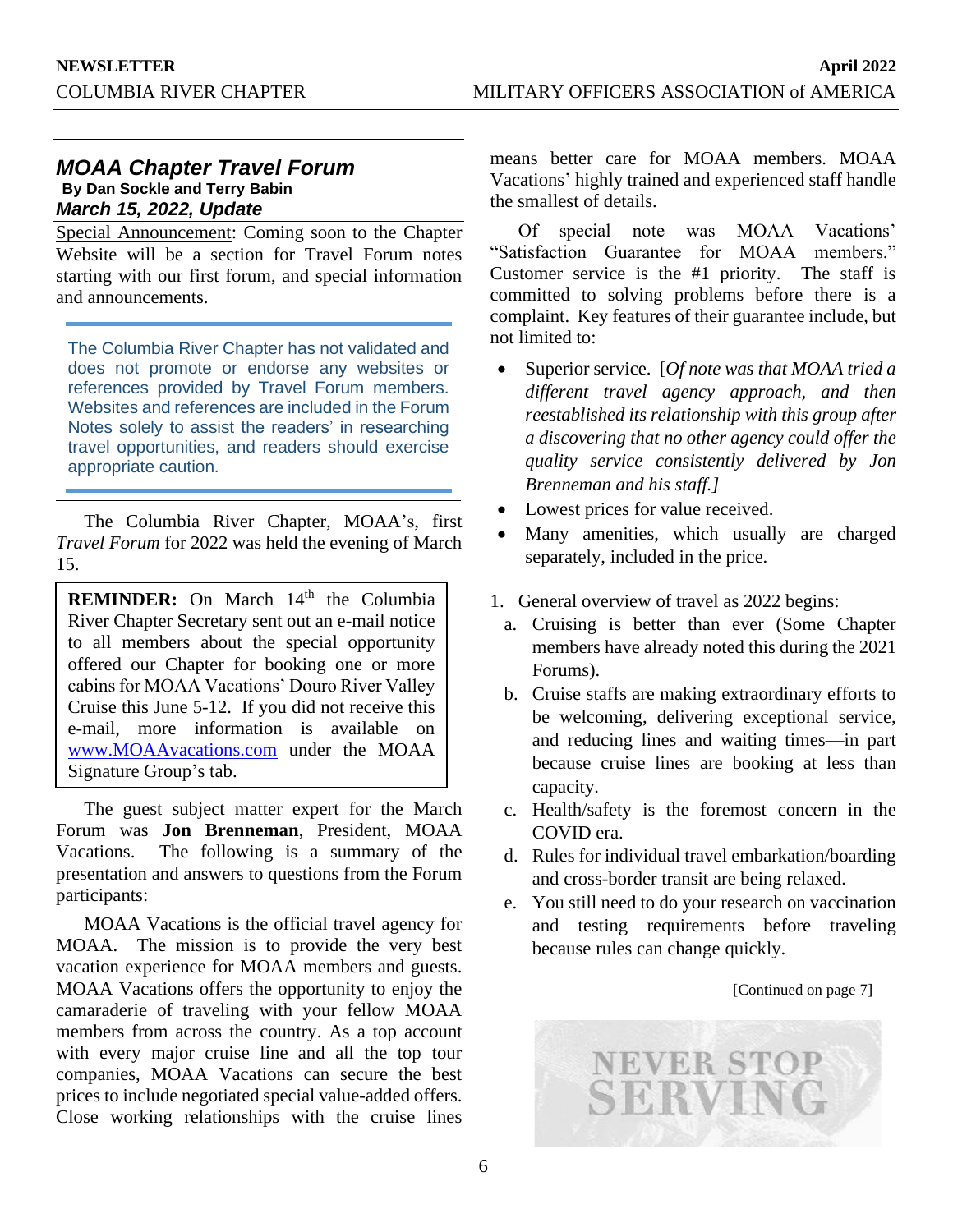#### **NEWSLETTER April 2022**

### Travel Forum Update continued

- 2. MOAA Vacations' MOAA Signature Groups offer a twice-a-year opportunity for exclusive cruises and land tours hosted by the MOAA leadership. "Exclusiveness" includes:
	- a. Cruise/tour is only for MOAA members and their accompanying family members and guests.
	- b. Onboard events.
	- c. Amenities, which start at the arrival airport, usually include such "goodies" as: Transfers upon arrival and departure airport(s), meals, beverages, excursions, gratuities, local entertainment, free internet/Wi-Fi, bicycles, etc.)
	- d. 2022-2023 scheduled Signature Groups:
		- Douro River Valley Cruise: June 5-12, 2022.
		- Tour of Germany with Oberammergau and Oktoberfest: September 12-21, 2022.
		- Columbia River Cruise: July 2-10, 2023.
		- Iceland Tour: September 13-23, 2023.
- 3. Special event: "50 Years of Freedom Cruise and Tour."
	- a. MOAA Vacations is honored to be working with former POW and retired USAF Chaplain Colonel **Robert Certain** to mark the 50-year anniversary of the Paris Peace Accords.
	- b. Vietnam, Cambodia, and the Mekong River: February 17 – March 1, 2023, with optional 3-day Hanoi extension.
	- c. Starts in Ho Chi Minh City and ends in Siem Reap Cambodia. For those doing the extension, there will be a flight from Siem Reap to Hanoi.
	- d. For further information, contact **Mike Tyrell** at 1-800-211-5107. You can also use [mail@moaavaca.com](mailto:mail@moaavaca.com) or watch for further information in the MOAA magazine.
	- e. If interested, act quickly. Only 14 rooms remaining as of last check.
- 4. For many, single travel for cruises and tours is difficult to arrange at a reasonable cost. Not so

with MOAA Vacations. Their Single Share program helps solve this problem by helping you to find a compatible cabin-partner, and can arrange a chat time between the prospective clients before you make a commitment.

General Information:

- 1. The date and time for the May Forum has not been set. If you have a preference, let Dan or Terry know your recommendation(s).
- 2. Also, as we move towards being able to gather as a Chapter in-person again, do you prefer to continue the Forum as Zoom sessions, or transition to a nohost social and discussion venue at a commercial business (e.g., coffee shop, restaurant, etc.)? Again, let us know your preferences.

# **Next Forum Zoom meeting: Place and date/time TBD**

•

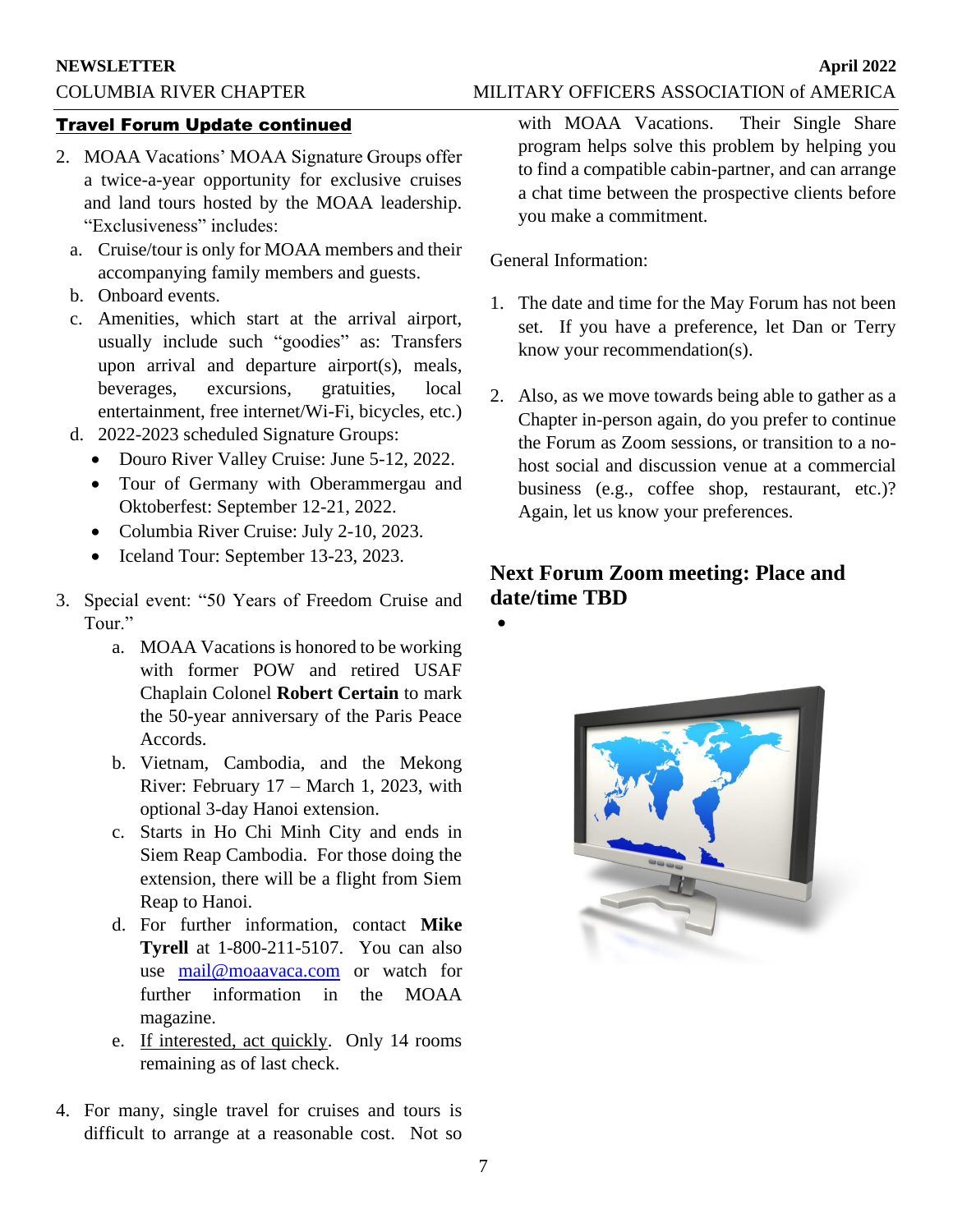# **NEWSLETTER April** 2022



COLUMBIA RIVER CHAPTER MILITARY OFFICERS ASSOCIATION of AMERICA

# **Legislative Contacts**

### MOAA Legislative Action Center

<https://www.moaa.org/> then Select "Advocacy"

MOAA Capitol toll free hotline at 1-866-272-6622

### White House

Comments: 202-456-1111 Switchboard: 202-456-1414 FAX: 202-456-2461 E-mail: comments@whitehouse.gov

# Congresswoman Jaime Herrera Beutler Washington's 3rd Congressional District

[https://jhb.house.gov//](https://jhb.house.gov/)

| Washington, DC Office:                           | Vancouver, WA Office:        |  |
|--------------------------------------------------|------------------------------|--|
| U.S. House of Representatives                    | O.O. Howard House            |  |
| 1107 Longworth House Office                      | 750 Anderson Street, Suite B |  |
| <b>Building</b>                                  | Vancouver, WA 98661          |  |
| Washington, DC 20515                             | Phone: (360) 695-6292        |  |
| Phone: (202) 225-3536                            | Fax: (360) 695-6197          |  |
| Fax: (202) 225-3478                              |                              |  |
| Contact Congresswoman Herrera Beutler via email: |                              |  |
|                                                  |                              |  |

[https://jhbr.house.gov/contact/](https://jhb.house.gov/contact/default.aspx)

# U.S. Senator Maria Cantwell <https://www.cantwell.senate.gov/>

| WASHINGTON, DC                                                                         | <b>SW WASHINGTON</b>     | <b>SEATTLE, WASHINGTON</b> |  |
|----------------------------------------------------------------------------------------|--------------------------|----------------------------|--|
| 511 Hart Senate Office Building                                                        | The Marshall House       | 915 Second Avenue          |  |
| Washington, DC 20510                                                                   | 1313 Officers Row        | Suite 3206                 |  |
| 202-224-3441                                                                           | Vancouver, WA 98661      | Seattle, WA 98174.         |  |
| 202-228-0514 - FAX                                                                     | 360-696-7838             | 206-220-6400               |  |
| 202-224-8273 - TDD                                                                     | $360 - 696 - 7844 - FAX$ | 206-220-6404 - FAX         |  |
| Contact Senator Cantwell via email: https://www.cantwell.senate.gov/contact/email/form |                          |                            |  |

# U.S. Senator Patty Murray <https://www.murray.senate.gov/>

| <b>WASHINGTON, DC</b>              |
|------------------------------------|
| 154 Russell Senate Office Building |
| Washington, D.C. 20510             |
| Phone: (202) 224-2621              |
| Fax: (202) 224-0238                |
|                                    |

SW WASHINGTON The Marshall House 1323 Officer's Row Vancouver, Washington 98661 Phone: (360) 696-7797 Fax: (360) 696-7798

SEATTLE, WASHINGTON 2988 Jackson Federal Building 915 Second Avenue Seattle, WA 98174 Phone: (206) 553-5545 Toll Free: (866) 481-9186 Fax: (206) 553-0891

Contact Senator Murray via email:<https://www.murray.senate.gov/write-to-patty/>

# **Vancouver Area Washington State Legislative Districts and Representatives**

| Legislator                           | <b>District 49</b>         | <b>District 17</b>      | <b>District 18</b>     | <b>District 14</b>          | <b>District 20</b>    |
|--------------------------------------|----------------------------|-------------------------|------------------------|-----------------------------|-----------------------|
| <b>Senator</b>                       | Annette Cleveland          | Lynda Wilson            | Ann Rivers             | Curtis King                 | Peter Abbarno         |
|                                      | 786-7696                   | 786-7632                | 786-7634               | 786-7626                    | 786-7638              |
| Representative,                      | Sharon Wylie               | Vicki Kraft             | <b>Brandon Vick</b>    | <b>Chris Corry</b>          | <b>Richard DeBolt</b> |
| <b>Position 1</b>                    | 786-7924                   | 786-7994                | 786-7850               | 786-7810                    | 786-7896              |
| Representative,<br><b>Position 2</b> | Monica Stonier<br>786-7872 | Paul Harris<br>786-7976 | Larry Hoff<br>786-7812 | Gina Mosbrucker<br>786-7856 | Ed Orcutt<br>786-7990 |

Note: All phone numbers are 360 area code, except where otherwise noted. Toll free **1-800-562-6000** More info at www.leg.wa.gov/legislature

- The U.S. Government's Portal: http://www.usa.gov/ U.S. Senate: http://www.senate.gov/
- U.S. House of Representatives: http://www.house.gov/

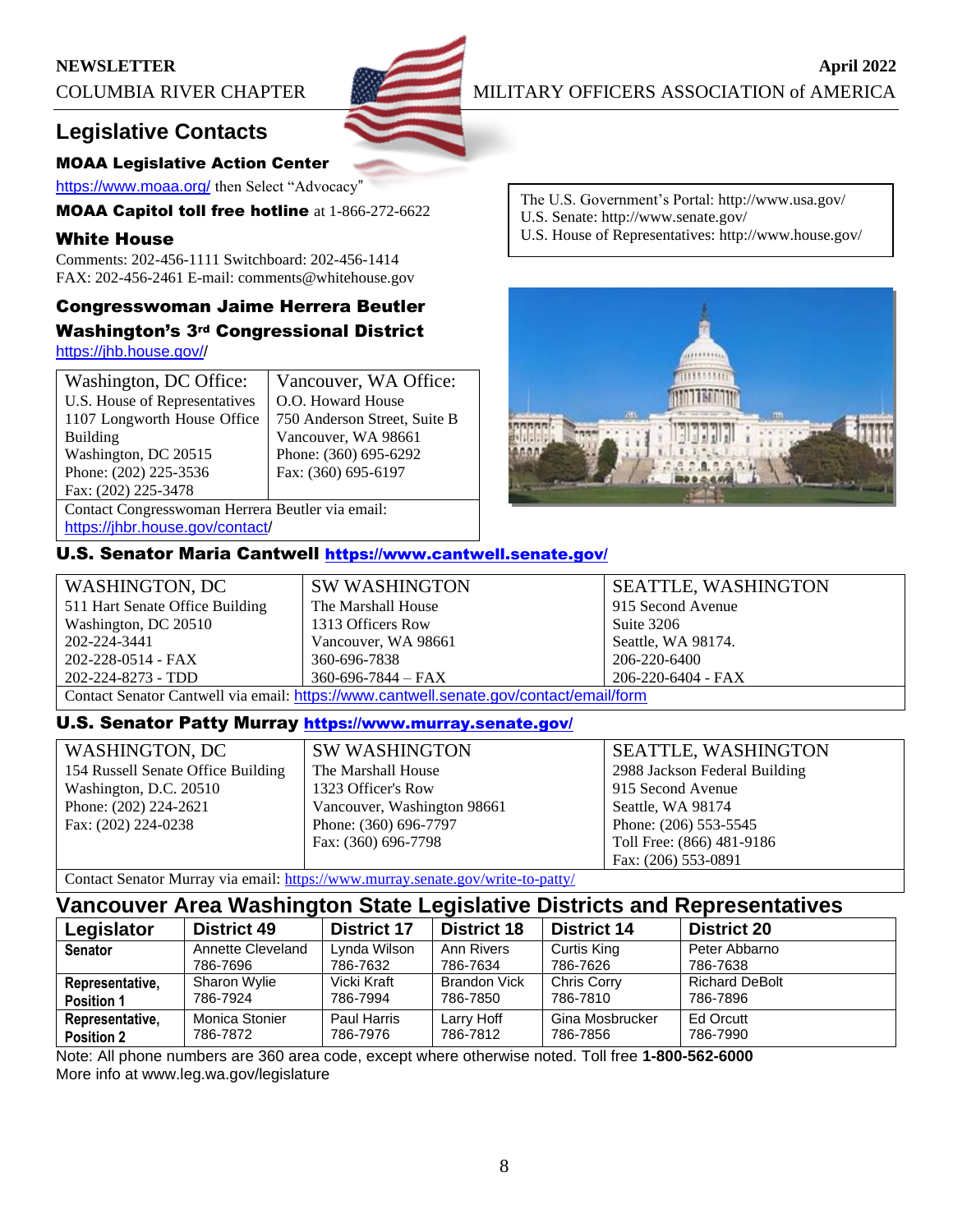#### **NEWSLETTER April 2022**

COLUMBIA RIVER CHAPTER MILITARY OFFICERS ASSOCIATION of AMERICA

# *Federal Legislative Update: by Buck Marr*

**On your MARK, Ready, Set, BANG**…**GO!** The FY23 Defense Legislation marathon has begun. The Washington MOAA team led by **Dave Casteel**, is off and running…are you? Advocacy in Action has started for the month of April and organized conveniently for your participation on the MOAA website.

With so many things going on in the world, country and your life, let me ask and plead for your attention to this year's advocacy topics:

**GO:** Support the Major Richard Star Act concerning concurrent receipt for combat-injured servicemembers. Advocates have been working feverishly on the Richard Star Act for over a year. There is strong support for H.R. 1282 and S.344 to provide concurrent receipt relief for over 50,000 combat-injured service members not able to complete 20 years of service due to their injuries not to mention future affected members. Like the former SBA/DIC surviving spouse concurrent relief issue, it is absurd that retired pay be reduced by a person's VA disability compensation.

**GO:** Reduce TRICARE mental health copayments. Mental health issues have risen to the top of our list due to the past two plus years of pandemic related events affecting not only our adult service members but also their children's' wellbeing. There is a shortfall across the country in quality mental health care. A fix to TRICARE like H.R. 4824, Stop Overpay Copay Act, can provide an important remedy by limiting copayments for outpatient mental health visits under the TRICARE program.

**GO:** Enact a 4.6% military pay raise in the FY23 NDAA. Supporting a 4.6% military pay raise should be a no-brainer given the obvious facts about the injurious effects of inflation on service members and their families. Junior grades in particular need our support.

Again, I say, please go to the MOAA Login page/advocacy tab. Click on 'Advocacy in Action is Underway 2022.' Follow the easy-to-understand instructions for sending the prepared letters to our legislators.

Why is this important to MOAA marathoners? Aside from the obvious validity of the issues, the content of the President's proposed FY23 budget makes it clear that there will be a classic Congressional "food fight" regarding the content of the ultimate NDAA and appropriations bills.

As your federal legislation point of contact, I have surveyed dozens of opinions, partisan and bipartisan, regarding the proposed budget. The #1 theme of the reviews is that the budget will not mitigate the negative impacts of inflation as written. In fact, the Pentagon Comptroller, **Michael McCord** told reporters that "when accounting for inflation, the request represents 1.5% of real growth over what was enacted."

The proposed 4.6% military pay raise will not be in fact much of a "raise." It is likely it will keep our members about even with inflation. The overwhelming opinion is that this proposal as written will actually diminish the buying power across the five-year defense program.

Defense forces are being retired and end strength figures are being reduced in order to create pockets of funding for other Administration priorities like \$3.1B for a Civilian Climate Corps with more personnel than the Marine Corps. What does that mean for the MOAA Nation? It's fairly obvious, that if this budget is voted on before the Fall Mid-Term Elections, there will be interest groups in Congress competing for scarce dollars for their own constituencies.

Many Congressional groups say Defense gets too much money and many say Defense is not funded enough. We cannot get caught up in the fracas. We must remain focused on service members' earned benefits by virtue of their service and advocate in numbers.

[Continued on page 10]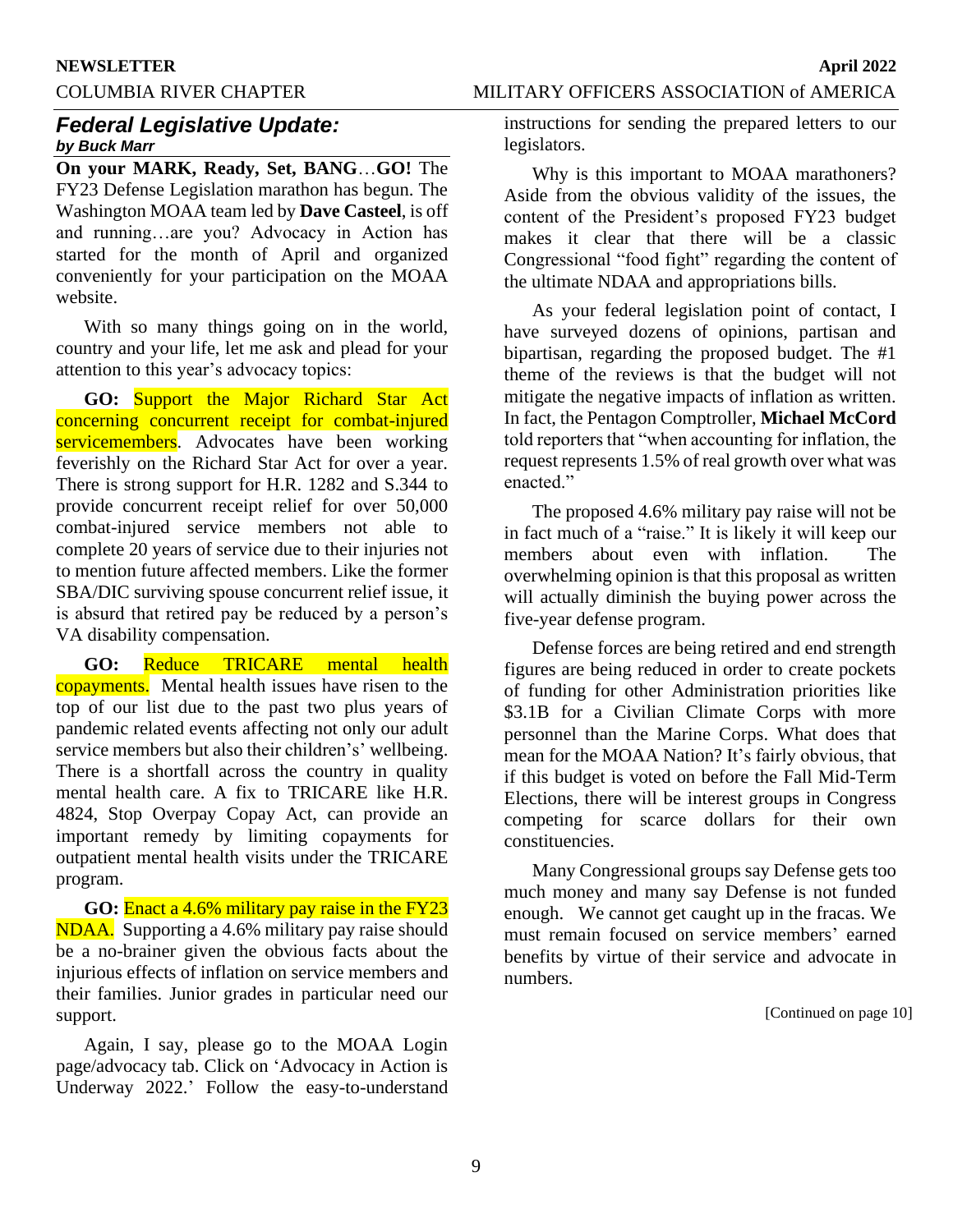# **NEWSLETTER April 2022** COLUMBIA RIVER CHAPTER MILITARY OFFICERS ASSOCIATION of AMERICA

# Federal Legislative Update continued

My friends, if you thought FY22 was fun, keep up your pace, FY23 is going to be a tougher marathon. **Ready, Set, Go.** 

**Breaking news added:** The Senate Veteran Affairs Committee started negotiations on a measure to provide health care, benefits for veterans exposed to burn pits. Bottom line. There needs to be a reconciliation between the House passed proposal and the "skinny" incremental Senate version. Keep working this issue along with your AIA topics!

# **Buck Marr Federal Legislative Affairs**





# *Applying For VA Disability Compensation and related Compensation Benefits: by Rich Wersinger*

Prompted by a conversation I had with **Dave Casteel** late last year, I sent an email to our Chapter Board asking for any advice/help that might have about submitting claims to the VA.

I thought sharing my experience thus far could help and encourage another Chapter Member contemplating applying.

I fear I have service-related hearing loss working in US Navy ship propulsion plants lo those many years ago.

So many members were so very helpful, and I thank you so much.

# **Dave Casteel's** email was super!

The first thing Rich needs to do right away is file VA Form 21-0966 INTENT TO FILE A CLAIM FOR COMPENSATION. It is a one page form he can file on line tomorrow. This will start the clock telling the VA he is planning to file a claim (he doesn't have to say what the disability is and it gives him a full year to file the claim retroactive to February 2022).

Then Rich should contact a VSO. There are two in Vancouver. I recommend Veterans of Foreign War (see below). I made initial contact and she was so busy I had to file on my own. When I did I mentioned her name on my form and said she was too busy due to COVID to file in a timely manner.

The VSO will help him fill out VA Form 21- 526EZ "Application for Disability Compensation and Related Compensation benefits." The VA will want his audiology report and will set up an appointment with a third party (mine was in Portland) that will conduct their own hearing test for the VA. They can't measure tinnitus so they will ask you what it sounds like. I told them it was hard to describe and sometimes it drives me crazy and other times it is tolerable. I said sometimes it wakes me up or I wake up with it going loudly in my ears.

[Continued on page 11]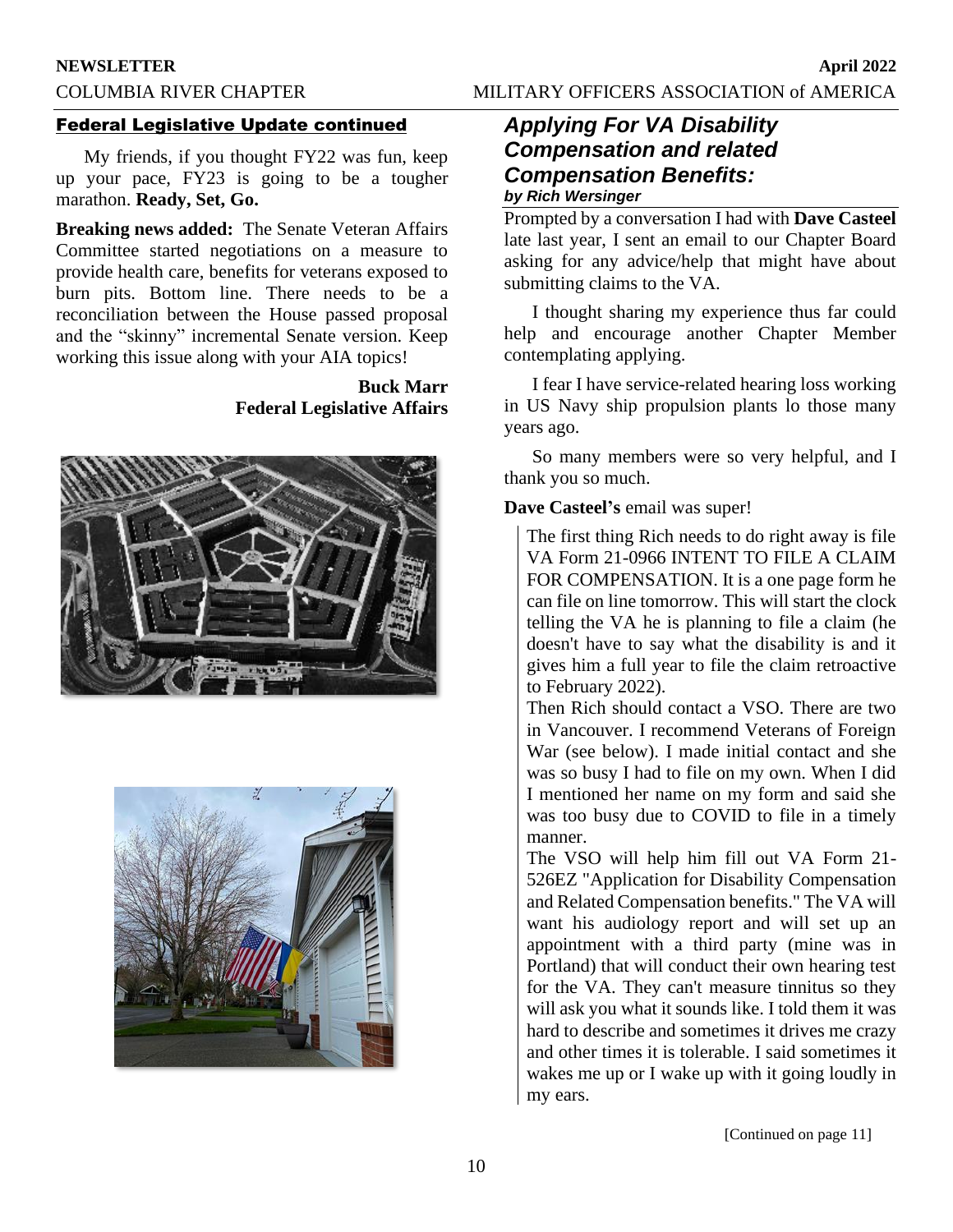# COLUMBIA RIVER CHAPTER MILITARY OFFICERS ASSOCIATION of AMERICA

### Applying For VA Disability continued

The Veteran Service Officers (VSO) Dave mentioned were:

Veterans of Foreign War 1603 E 4th Plain Blvd, Building #15, Room 112-B, Vancouver, WA 98660 360-696-4583 [vancouvervfw@outlook.com](mailto:vancouvervfw@outlook.com) Services: Claims assistance

Vietnam Veterans of America Clark County Veterans Assistance Center, 1305 Columbia St, Vancouver, WA 98660 360-693-7030 Services: Claims assistance Employment

I contacted both the Vietnam Veterans of America and the Veterans of Foreign War. In early March 2022.

I received a swift and professional response from the Veterans of Foreign War VSO, **Cyndi Blake**.

We set up an appointment and I met with **Cyndi** in her office in the VA Vancouver complex on 23 March 2022. She coached me before hand on the all the "evidence" I needed to share with her and what to bring to our meeting. Before that meeting I was asked to complete a VA Form 21-22 that authorized the VFW VSO to communicate with VA on my behalf. Also, I shared a copy of all my DD-214's with her by email.

**Cyndi** was so thorough, professional, and respectful. She determined that I needed to have two separate, but related claims. One for tinnitus, a completely new claim. And second, to reopen a claim for bilateral hearing loss. My first claim for hearing loss was denied in February 21, 2013. I had no help when I submitted my claim in 2012-2013.

I brought recent audiology tests results that were included in this claim.

**Cyndi** prepared these two applications during our 23 March appointment that I signed and submitted them soon after our appointment.

In less than two weeks I received snail mail communication from the VA of receipt of my applications; arranged for an independent VA approved audiology examination.

I have completed that exam and am waiting for the VA's decision that they expect to be able to complete sometime in June 2022.

During our appointment, **Cyndi** (the VSO) suggested that I work on submitting service-related injury related to mental health and my Chronic Lymphocytic Leukemia. So, I have lots of homework to complete. And she will continue to help me submit further applications.

### CONCLUSION:

- 1. Chapter Members' Advice was so very helpful.
- 2. Never hesitate to ask for help.
- 3. Get help from an accredited Veteran Service Officer (VSO).

The Department of Veterans Affairs (VA) accredits three types of representatives—Veterans Service Organization (VSO) representatives, attorneys, and agents—to help ensure that claimants have access to responsible and qualified representation on their VA benefits claims. VA-accredited representatives must have good moral character and be capable of providing competent representation, and VA's Office of General Counsel is responsible for making those determinations through its accreditation process. The accreditation process differs depending on which type of accreditation is being sought. An accredited VSO representative is someone who has been recommended for accreditation by a VSO that is recognized by VA to assist on VA benefit claims.